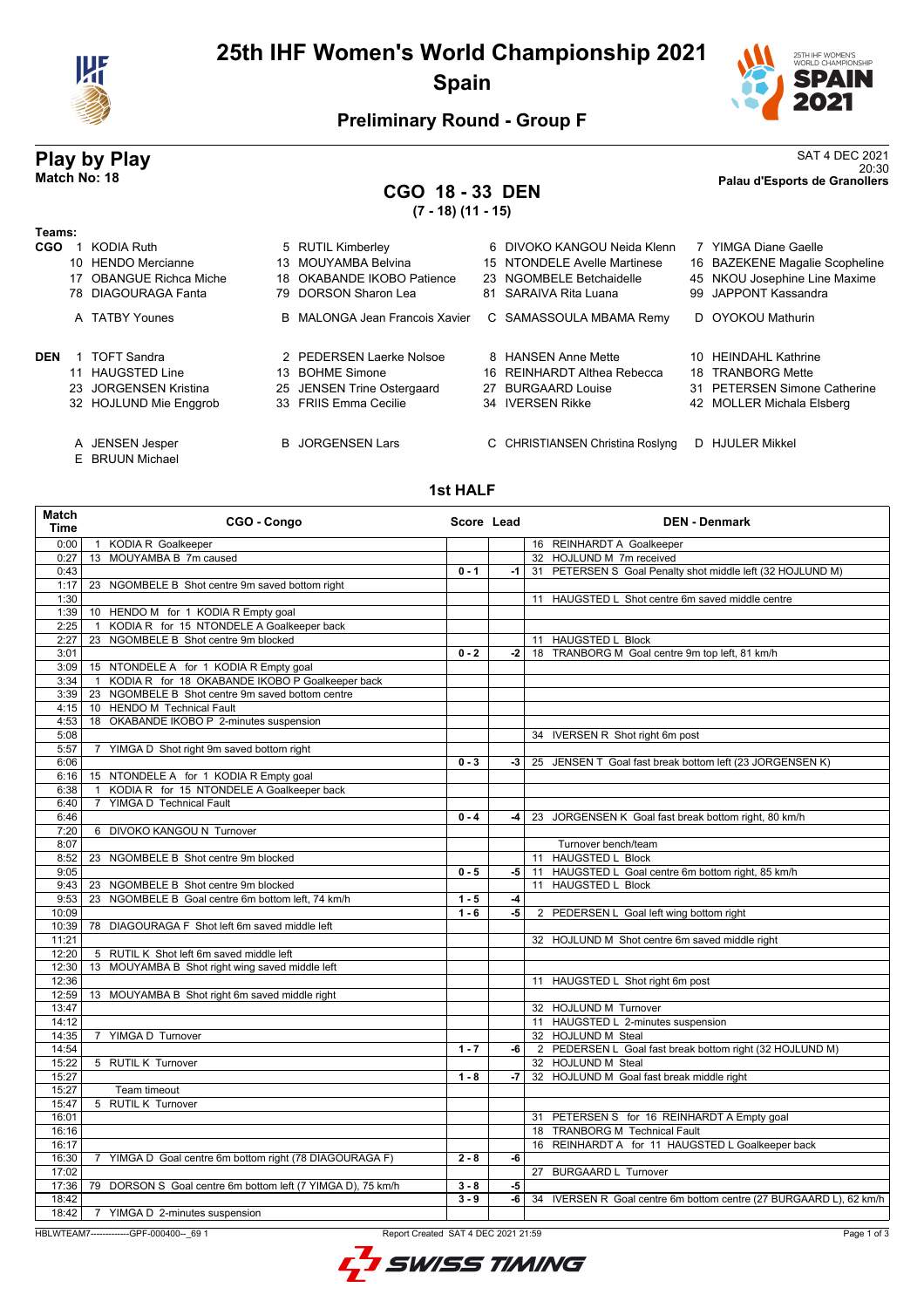

**25th IHF Women's World Championship 2021 Spain**



## **Preliminary Round - Group F**

**Play by Play**<br>Match No: 18<br>Palau d'Esports de Granollers 20:30 **Match No: 18 Palau d'Esports de Granollers**

#### **CGO 18 - 33 DEN (7 - 18) (11 - 15)**

**1st HALF**

| Match<br><b>Time</b> | CGO - Congo                                                       | Score Lead |       | <b>DEN - Denmark</b>                                                |
|----------------------|-------------------------------------------------------------------|------------|-------|---------------------------------------------------------------------|
| 18:53                | 23 NGOMBELE B for 1 KODIA R Empty goal                            |            |       |                                                                     |
| 19:07                | 23 NGOMBELE B Shot centre 9m saved middle right                   |            |       |                                                                     |
| 19:08                | KODIA R for 18 OKABANDE IKOBO P Goalkeeper back<br>$\overline{1}$ |            |       |                                                                     |
| 19:16                | 13 MOUYAMBA B Shot right wing missed                              |            |       |                                                                     |
| 19:35                |                                                                   | $3 - 10$   | $-7$  | 2 PEDERSEN L Goal left wing bottom left (23 JORGENSEN K)            |
| 19:49                | 23 NGOMBELE B for 1 KODIA R Empty goal                            |            |       |                                                                     |
| 20:06                | KODIA R for 18 OKABANDE IKOBO P Goalkeeper back<br>$\overline{1}$ |            |       |                                                                     |
| 20:11                | NGOMBELE B Goal centre 9m middle right (5 RUTIL K)<br>23          | $4 - 10$   | -6    |                                                                     |
| 20:29                |                                                                   |            |       | 34 IVERSEN R Shot right 6m saved middle left                        |
| 20:44                |                                                                   | $4 - 11$   | -7    | 2 PEDERSEN L Goal left wing bottom right (23 JORGENSEN K), 72 km/h  |
| 21:17                | 23 NGOMBELE B Shot right 9m saved middle right                    |            |       |                                                                     |
| 21:25                |                                                                   | $4 - 12$   | -8    | 2 PEDERSEN L Goal fast break middle right (23 JORGENSEN K), 77 km/h |
| 21:56                | 23 NGOMBELE B Shot right 9m blocked                               |            |       | 23 JORGENSEN K Block                                                |
| 22:00                |                                                                   | $4 - 13$   | -9    | 27 BURGAARD L Goal right 6m top left (23 JORGENSEN K)               |
| 22:09                | 18 OKABANDE IKOBO P Goal left 6m middle left, 67 km/h             | $5 - 13$   | -8    |                                                                     |
| 22:42                | 7 YIMGA D Technical Fault                                         |            |       |                                                                     |
| 22:55                | 99 JAPPONT K 7m caused                                            |            |       | 8 HANSEN A 7m received                                              |
| 23:10                |                                                                   | $5 - 14$   | -9    | 23 JORGENSEN K Goal Penalty shot middle left (8 HANSEN A)           |
| 23:53                | 5 RUTIL K Shot centre 9m saved middle right                       |            |       |                                                                     |
| 24:00                | 13 MOUYAMBA B Shot right wing saved middle left                   |            |       |                                                                     |
| 24:07                | YIMGA D 2-minutes suspension<br>$\overline{7}$                    |            |       |                                                                     |
| 24:18                |                                                                   |            |       | 23 JORGENSEN K Shot left 9m saved top left                          |
| 24:29                | 23 NGOMBELE B for 1 KODIA R Empty goal                            |            |       |                                                                     |
| 24:52                |                                                                   |            |       | 23 JORGENSEN K 2-minutes suspension                                 |
| 25:10                | 79 DORSON S Shot centre 6m saved bottom right                     |            |       |                                                                     |
| 25:11                | KODIA R for 18 OKABANDE IKOBO P Goalkeeper back<br>$\overline{1}$ |            |       |                                                                     |
| 25:24                |                                                                   |            |       | 31 PETERSEN S for 16 REINHARDT A Empty goal                         |
| 25:36                |                                                                   | $5 - 15$   | $-10$ | 25 JENSEN T Goal right wing bottom left (31 PETERSEN S)             |
| 25:37                |                                                                   |            |       | 16 REINHARDT A for 8 HANSEN A Goalkeeper back                       |
| 25:45                | 18 OKABANDE IKOBO P for 1 KODIA R Empty goal                      |            |       |                                                                     |
| 26:15                | 79 DORSON S Goal centre 6m bottom right (23 NGOMBELE B), 71 km/h  | $6 - 15$   | -9    |                                                                     |
| 26:18                | KODIA R for 18 OKABANDE IKOBO P Goalkeeper back<br>$\mathbf{1}$   |            |       |                                                                     |
| 26:27                |                                                                   |            |       | 31 PETERSEN S for 16 REINHARDT A Empty goal                         |
| 26:47                |                                                                   | $6 - 16$   | $-10$ | 8 HANSEN A Goal centre 6m bottom right, 80 km/h                     |
| 26:51                |                                                                   |            |       | 16 REINHARDT A for 27 BURGAARD L Goalkeeper back                    |
| 27:27                | 78 DIAGOURAGA F Shot right 9m saved bottom right                  |            |       |                                                                     |
| 27:47                |                                                                   |            |       | 31 PETERSEN S for 16 REINHARDT A Empty goal                         |
| 27:57                |                                                                   | $6 - 17$   | $-11$ | 27 BURGAARD L Goal right 6m bottom left (31 PETERSEN S)             |
| 28:22                |                                                                   |            |       | 16 REINHARDT A for 31 PETERSEN S Goalkeeper back                    |
| 28:25                |                                                                   |            |       | 8 HANSEN A 2-minutes suspension                                     |
| 28:39                | 5 RUTIL K Goal right 6m bottom left (78 DIAGOURAGA F), 59 km/h    | $7 - 17$   | $-10$ |                                                                     |
| 28:55                |                                                                   |            |       | 31 PETERSEN S for 16 REINHARDT A Empty goal                         |
| 29:20                |                                                                   | $7 - 18$   | $-11$ | 2 PEDERSEN L Goal centre 6m bottom left (23 JORGENSEN K), 69 km/h   |
| 29:25                |                                                                   |            |       | 16 REINHARDT A for 31 PETERSEN S Goalkeeper back                    |
| 29:48                | 78 DIAGOURAGA F Shot centre 9m saved middle centre                |            |       |                                                                     |
| 29:58                |                                                                   |            |       | 27 BURGAARD L Turnover                                              |

#### **2nd HALF**

| <b>Match</b><br>Time                                                                           | CGO - Congo                                                          | Score Lead |       | <b>DEN - Denmark</b>                                                |
|------------------------------------------------------------------------------------------------|----------------------------------------------------------------------|------------|-------|---------------------------------------------------------------------|
| 30:00                                                                                          | <b>BAZEKENE M Goalkeeper</b><br>16                                   |            |       | <b>TOFT S Goalkeeper</b>                                            |
| 30:25                                                                                          | <b>HENDO M Turnover</b><br>10                                        |            |       |                                                                     |
| 30:48                                                                                          |                                                                      | $7 - 19$   | -12 l | 18 TRANBORG M Goal right 9m top right                               |
| 31:50                                                                                          | HENDO M 7m received<br>10                                            |            |       | 33 FRIIS E 7m caused                                                |
| 32:02                                                                                          | DIAGOURAGA F Goal Penalty shot top right (10 HENDO M), 81 km/h<br>78 | $8 - 19$   | $-11$ |                                                                     |
| 33:12                                                                                          |                                                                      | $8 - 20$   | -12   | 10 HEINDAHL K Goal centre 6m bottom centre, 76 km/h                 |
| 33:18                                                                                          | DORSON S Shot left 6m saved middle right<br>79                       |            |       |                                                                     |
| 34:08                                                                                          |                                                                      |            |       | 32 HOJLUND M Turnover                                               |
| 34:16                                                                                          | 5 RUTIL K 7m received                                                |            |       | 32 HOJLUND M 7m caused                                              |
| 34:32                                                                                          | DIAGOURAGA F Penalty shot saved middle right<br>78                   |            |       |                                                                     |
| 34:41                                                                                          | DIAGOURAGA F Goal centre 6m bottom right, 59 km/h<br>78              | $9 - 20$   | $-11$ |                                                                     |
| 35:33                                                                                          |                                                                      | $9 - 21$   | -12   | TRANBORG M Goal centre 9m bottom left (32 HOJLUND M), 84 km/h<br>18 |
| 36:12                                                                                          | DIAGOURAGA F Shot left 9m saved bottom right<br>78                   |            |       |                                                                     |
| 36:49                                                                                          | OKABANDE IKOBO P Turnover<br>18                                      |            |       | <b>HEINDAHL K Steal</b><br>10                                       |
| 37:21                                                                                          |                                                                      | $9 - 22$   | -13   | 18 TRANBORG M Goal right 9m bottom left                             |
| 38:09                                                                                          | DORSON S Goal centre 6m bottom centre (78 DIAGOURAGA F)<br>79        | 10 - 22 l  | $-12$ |                                                                     |
| 38:19                                                                                          |                                                                      | 10 - 23    | -13 l | 33 FRIIS E Goal left 6m middle left (32 HOJLUND M), 56 km/h         |
| 38:54                                                                                          | NGOMBELE B Shot left 9m saved middle centre<br>23                    |            |       |                                                                     |
| HBLWTEAM7--------------GPF-000400-- 69 1<br>Report Created SAT 4 DEC 2021 21:59<br>Page 2 of 3 |                                                                      |            |       |                                                                     |